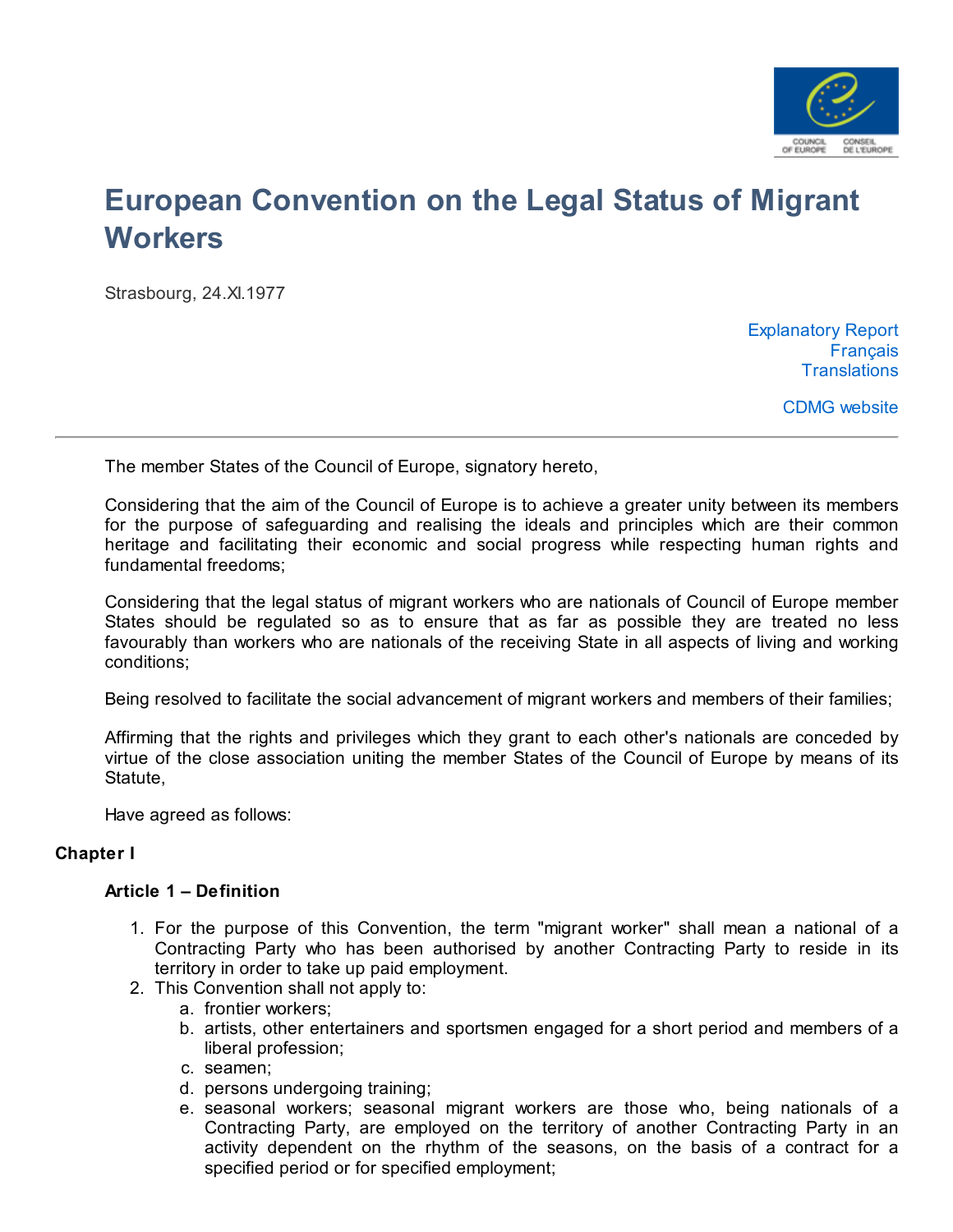f. workers, who are nationals of a Contracting Party, carrying out specific work in the territory of another Contracting Party on behalf of an undertaking having its registered office outside the territory of that Contracting Party.

# Chapter II

# Article 2 – Forms of recruitment

- 1. The recruitment of prospective migrant workers may be carried out either by named or by unnamed request and in the latter case shall be effected through the intermediary of the official authority in the State of origin if such an authority exists and, where appropriate, through the intermediary of the official authority of the receiving State.
- 2. The administrative costs of recruitment, introduction and placing, when these operations are carried out by an official authority, shall not be borne by the prospective migrant worker.

## Article 3 – Medical examinations and vocational test

- 1. Recruitment of prospective migrant workers may be preceded by a medical examination and a vocational test.
- 2. The medical examination and the vocational test are intended to establish whether the prospective migrant worker is physically and mentally fit and technically qualified for the job offered to him and to make certain that his state of health does not endanger public health.
- 3. Arrangements for the reimbursement of expenses connected with medical examination and vocational test shall be laid down when appropriate by bilateral agreements, so as to ensure that such expenses do not fall upon the prospective migrant worker.
- 4. A migrant worker to whom an individual offer of employment is made shall not be required, otherwise than on grounds of fraud, to undergo a vocational test except at the employer's request.

# Article 4 – Right of exit – Right to admission – Administrative formalities

- 1. Each Contracting Party shall guarantee the following rights to migrant workers:
	- the right to leave the territory of the Contracting Party of which they are nationals;
- 2. the right to admission to the territory of a Contracting Party in order to take up paid employment after being authorised to do so and obtaining the necessary papers.
- 3. These rights shall be subject to such limitations as are prescribed by legislation and are necessary for the protection of national security, public order, public health or morals.
- 4. The papers required of the migrant worker for emigration and immigration shall be issued as expeditiously as possible free of charge or on payment of an amount not exceeding their administrative cost.

# Article 5 – Formalities and procedure relating to the work contract

Every migrant worker accepted for employment shall be provided prior to departure for the receiving State with a contract of employment or a definite offer of employment, either of which may be drawn up in one or more of the languages in use in the State of origin and in one or more of the languages in use in the receiving State. The use of at least one language of the State of origin and one language of the receiving State shall be compulsory in the case of recruitment by an official authority or an officially recognised employment bureau.

## Article 6 – Information

1. The Contracting Parties shall exchange and provide for prospective migrants appropriate information on their residence, conditions of and opportunities for family reunion, the nature of the job, the possibility of a new work contract being concluded after the first has lapsed, the qualifications required, working and living conditions (including the cost of living), remuneration, social security, housing, food, the transfer of savings, travel, and on deductions made from wages in respect of contributions for social protection and social security, taxes and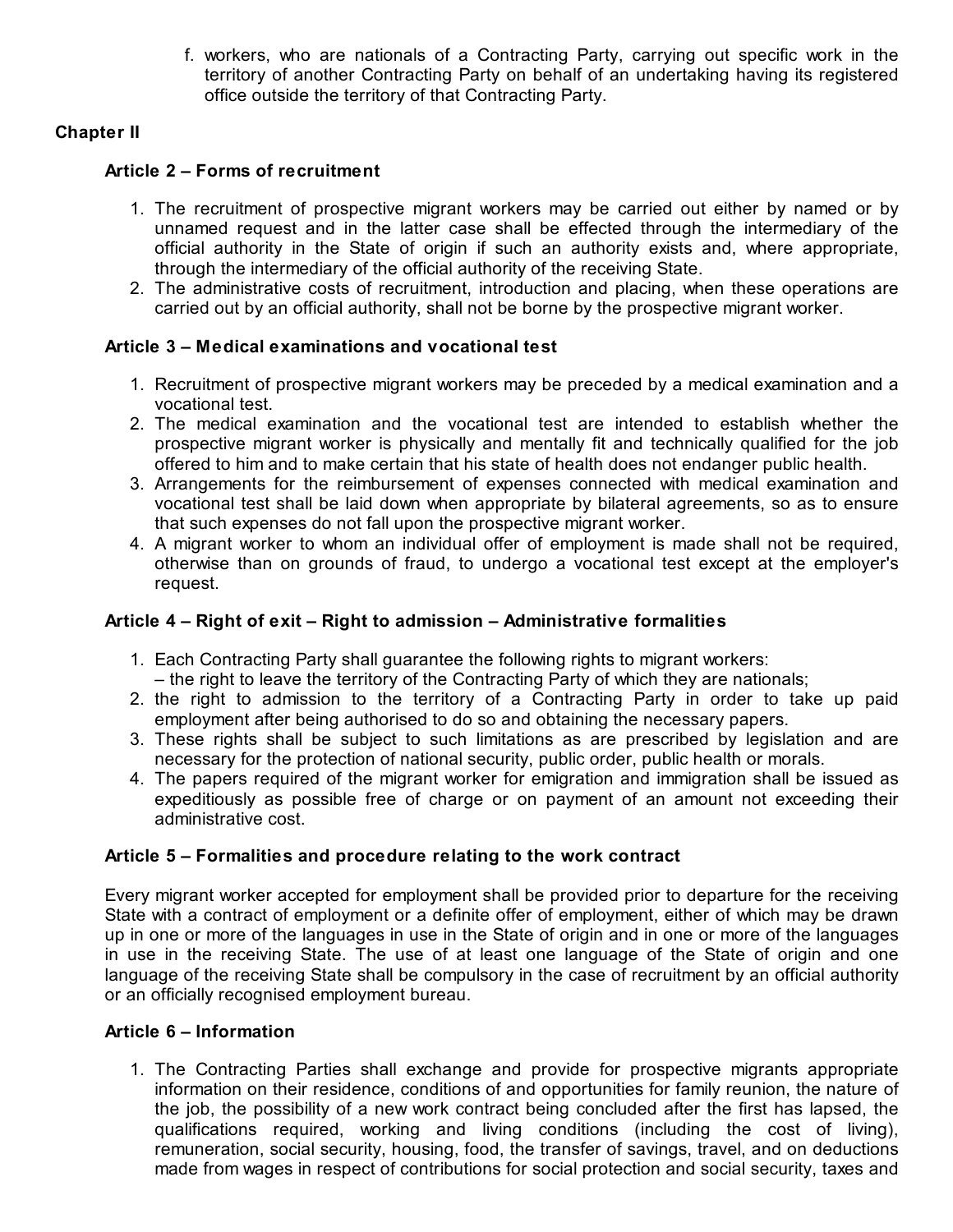other charges. Information may also be provided on the cultural and religious conditions in the receiving State.

- 2. In the case of recruitment through an official authority of the receiving State, such information shall be provided, before his departure, in a language which the prospective migrant worker can understand, to enable him to take a decision in full knowledge of the facts. The translation, where necessary, of such information into a language that the prospective migrant worker can understand shall be provided as a general rule by the State of origin.
- 3. Each Contracting Party undertakes to adopt the appropriate steps to prevent misleading propaganda relating to emigration and immigration.

## Article 7 – Travel

- 1. Each Contracting Party undertakes to ensure, in the case of official collective recruitment, that the cost of travel to the receiving State shall never be borne by the migrant worker. The arrangements for payment shall be determined under bilateral agreements, which may also extend these measures to families and to workers recruited individually.
- 2. In the case of migrant workers and their families in transit through the territory of one Contracting Party en route to the receiving State, or on their return journey to the State of origin, all steps shall be taken by the competent authorities of the transit State to expedite their journey and prevent administrative delays and difficulties.
- 3. Each Contracting Party shall exempt from import duties and taxes at the time of entry into the receiving State and of the final return to the State of origin and in transit:
	- a. the personal effects and movable property of migrant workers and members of their family belonging to their household;
	- b. a reasonable quantity of hand-tools and portable equipment necessary for the occupation to be engaged in.

The exemptions referred to above shall be granted in accordance with the laws or regulations in force in the States concerned.

### Chapter III

### Article 8 – Work permit

- 1. Each Contracting Party which allows a migrant worker to enter its territory to take up paid employment shall issue or renew a work permit for him (unless he is exempt from this requirement), subject to the conditions laid down in its legislation.
- 2. However, a work permit issued for the first time may not as a rule bind the worker to the same employer or the same locality for a period longer than one year.
- 3. In case of renewal of the migrant worker's work permit, this should as a general rule be for a period of at least one year, in so far as the current state and development of the employment situation permits.

### Article 9 – Residence permit

- 1. Where required by national legislation, each Contracting Party shall issue residence permits to migrant workers who have been authorised to take up paid employment on their territory under conditions laid down in this Convention.
- 2. The residence permit shall in accordance with the provisions of national legislation be issued and, if necessary, renewed for a period as a general rule at least as long as that of the work permit. When the work permit is valid indefinitely, the residence permit shall as a general rule be issued and, if necessary, renewed for a period of at least one year. It shall be issued and renewed free of charge or for a sum covering administrative costs only.
- 3. The provisions of this Article shall also apply to members of the migrant worker's family who are authorised to join him in accordance with Article 12 of this Convention.
- 4. If a migrant worker is no longer in employment, either because he is temporarily incapable of work as a result of illness or accident or because he is involuntarily unemployed, this being duly confirmed by the competent authorities, he shall be allowed for the purpose of the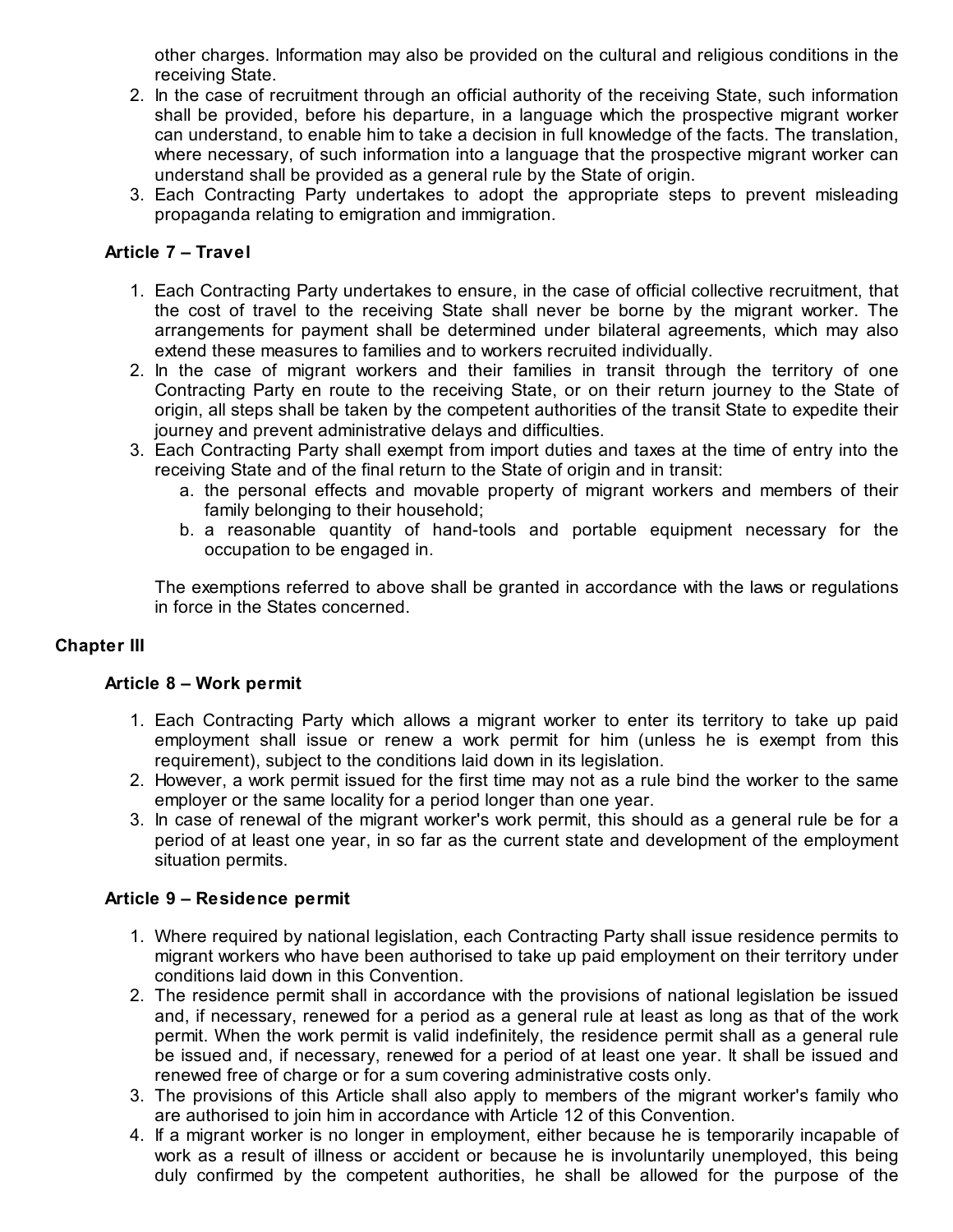application of Article 25 of this Convention to remain on the territory of the receiving State for a period which should not be less than five months.

Nevertheless, no Contracting Party shall be bound, in the case provided for in the above subparagraph, to allow a migrant worker to remain for a period exceeding the period of payment of the unemployment allowance.

- 5. The residence permit, issued in accordance with the provisions of paragraphs 1 to 3 of this Article, may be withdrawn:
	- a. for reasons of national security, public policy or morals;
	- b. if the holder refuses, after having been duly informed of the consequences of such refusal, to comply with the measures prescribed for him by an official medical authority with a view to the protection of public health;
	- c. if a condition essential to its issue or validity is not fulfilled.

Each Contracting Party nevertheless undertakes to grant to migrant workers whose residence permits have been withdrawn, an effective right to appeal, in accordance with the procedure for which provision is made in its legislation, to a judicial or administrative authority.

### Article 10 – Reception

- 1. After arrival in the receiving State, migrant workers and members of their families shall be given all appropriate information and advice as well as all necessary assistance for their settlement and adaptation.
- 2. For this purpose, migrant workers and members of their families shall be entitled to help and assistance from the social services of the receiving State or from bodies working in the public interest in the receiving State and to help from the consular authorities of their State or origin. Moreover, migrant workers shall be entitled, on the same basis as national workers, to help and assistance from the employment services. However, each Contracting Party shall endeavour to ensure that special social services are available, whenever the situation so demands, to facilitate or co-ordinate the reception of migrant workers and their families.
- 3. Each Contracting Party undertakes to ensure that migrant workers and members of their families can worship freely, in accordance with their faith; each Contracting Party shall facilitate such worship, within the limit of available means.

### Article 11 – Recovery of sums due in respect of maintenance

- 1. The status of migrant workers must not interfere with the recovery of sums due in respect of maintenance to persons in the State of origin to whom they have maintenance obligations arising from a family relationship, parentage, marriage or affinity, including a maintenance obligation in respect of a child who is not legitimate.
- 2. Each Contracting Party shall take the steps necessary to ensure the recovery of sums due in respect of such maintenance, making use as far as possible of the form adopted by the Committee of Ministers of the Council of Europe.
- 3. As far as possible, each Contracting Party shall take steps to appoint a single national or regional authority to receive and despatch applications for sums due in respect of maintenance provided for in paragraph 1 above.
- 4. This Article shall not affect existing or future bilateral or multilateral agreements.

### Article 12 – Family reunion

1. The spouse of a migrant worker who is lawfully employed in the territory of a Contracting Party and the unmarried children thereof, as long as they are considered to be minors by the relevant law of the receiving State, who are dependent on the migrant worker, are authorised on conditions analogous to those which this Convention applies to the admission of migrant workers and according to the admission procedure prescribed by such law or by international agreements to join the migrant worker in the territory of a Contracting Party, provided that the latter has available for the family housing considered as normal for national workers in the region where the migrant worker is employed. Each Contracting Party may make the giving of authorisation conditional upon a waiting period which shall not exceed twelve months.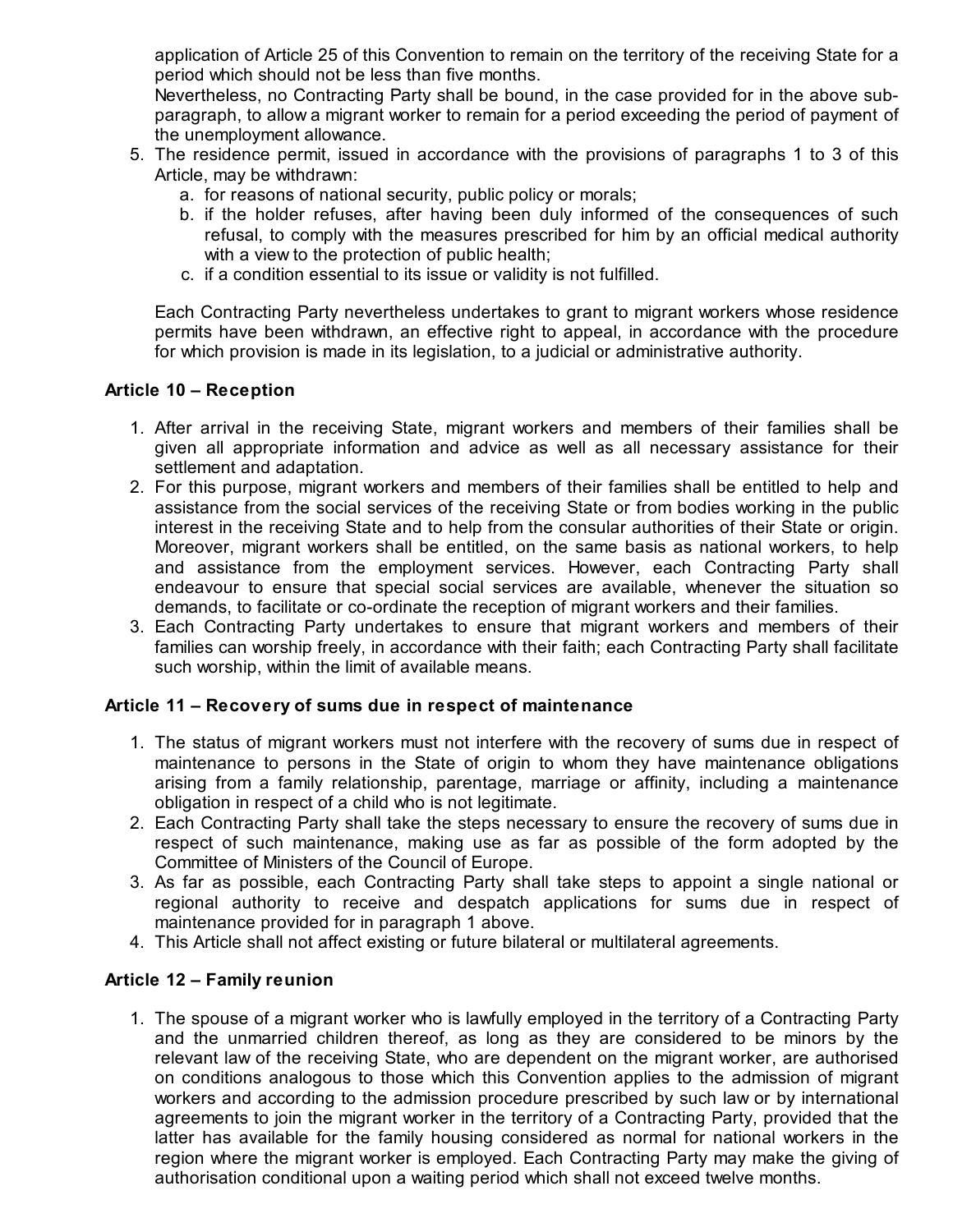- 2. Any State may, at any time, by declaration addressed to the Secretary General of the Council of Europe, which shall take effect one month after the date of receipt, make the family reunion referred to in paragraph 1 above further conditional upon the migrant worker having steady resources sufficient to meet the needs of his family.
- 3. Any State may, at any time, by declaration addressed to the Secretary General of the Council of Europe, which shall take effect one month after the date of its receipt, derogate temporarily from the obligation to give the authorisation provided for in paragraph 1 above, for one or more parts of its territory which it shall designate in its declaration, on the condition that these measures do not conflict with obligations under other international instruments. The declarations shall state the special reasons justifying the derogation with regard to receiving capacity.

Any State availing itself of this possibility of derogation shall keep the Secretary General of the Council of Europe fully informed of the measures which it has taken and shall ensure that these measures are published as soon as possible. It shall also inform the Secretary General of the Council of Europe when such measures cease to operate and the provisions of the Convention are again being fully executed.

The derogation shall not, as a general rule, affect requests for family reunion submitted to the competent authorities, before the declaration is addressed to the Secretary General, by migrant workers already established in the part of the territory concerned.

## Article 13 – Housing

- 1. Each Contracting Party shall accord to migrant workers, with regard to access to housing and rents, treatment not less favourable than that accorded to its own nationals, insofar as this matter is covered by domestic laws and regulations.
- 2. Each Contracting Party shall ensure that the competent national authorities carry out inspections in appropriate cases in collaboration with the respective consular authorities, acting within their competence, to ensure that standards of fitness of accommodation are kept up for migrant workers as for its own nationals.
- 3. Each Contracting Party undertakes to protect migrant workers against exploitation in respect of rents, in accordance with its laws and regulations on the matter.
- 4. Each Contracting Party shall ensure, by the means available to the competent national authorities, that the housing of the migrant worker shall be suitable.

### Article 14 – Pretraining – Schooling – Linguistic training – Vocational training and retraining

- 1. Migrant workers and members of their families officially admitted to the territory of a Contracting Party shall be entitled, on the same basis and under the same conditions as national workers, to general education and vocation training and retraining and shall be granted access to higher education according to the general regulations governing admission to respective institutions in the receiving State.
- 2. To promote access to general and vocational schools and to vocational training centres, the receiving State shall facilitate the teaching of its language or, if there are several, one of its languages to migrant workers and members of their families.
- 3. For the purpose of the application of paragraphs 1 and 2 above, the granting of scholarships shall be left to the discretion of each Contracting Party which shall make efforts to grant the children of migrant workers living with their families in the receiving State – in accordance with the provisions of Article 12 of this Convention – the same facilities in this respect as the receiving State's nationals.
- 4. The workers' previous attainments, as well as diplomas and vocational qualifications acquired in the State of origin, shall be recognised by each Contracting Party in accordance with arrangements laid down in bilateral and multilateral agreements.
- 5. The Contracting Parties concerned, acting in close co-operation shall endeavour to ensure that the vocational training and retraining schemes, within the meaning of this Article, cater as far as possible for the needs of migrant workers with a view to their return to their State of origin.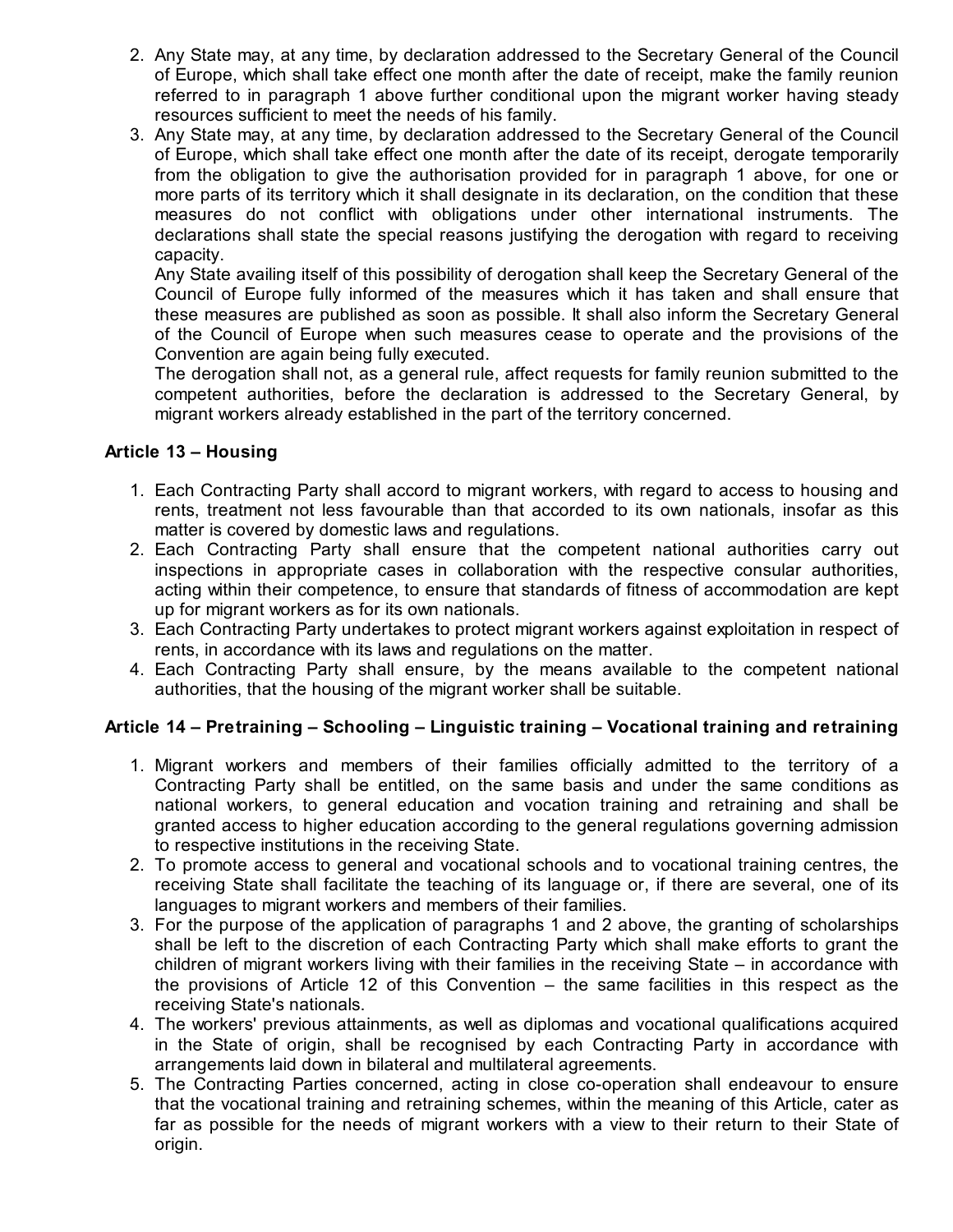## Article 15 – Teaching of the migrant worker's mother tongue

The Contracting Parties concerned shall take actions by common accord to arrange, so far as practicable, for the migrant worker's children, special courses for the teaching of the migrant worker's mother tongue, to facilitate, *inter alia*, their return to their State of origin.

## Article 16 – Conditions of work

- 1. In the matter of conditions of work, migrant workers authorised to take up employment shall enjoy treatment not less favourable than that which applies to national workers by virtue of legislative or administrative provisions, collective labour agreement or custom.
- 2. It shall not be possible to derogate by individual contract from the principle of equal treatment referred to in the foregoing paragraph.

## Article 17 – Transfer of savings

1. Each Contracting Party shall permit, according to the agreements laid down by its legislation, the transfer of all or such parts of the earnings and savings of migrant workers as the latter may wish to transfer.

This provision shall apply also to the transfer of sums due by migrant workers in respect of maintenance. The transfer of sums due by migrant workers in respect of maintenance shall on no account be hindered or prevented.

2. Each Contracting Party shall permit, under bilateral agreements or by other means, the transfer of such sums as remain due to migrant workers when they leave the territory of the receiving State.

## Article 18 – Social Security

- 1. Each Contracting Party undertakes to grant within its territory, to migrant workers and members of their families, equality of treatment with its own nationals, in the matter of social security, subject to conditions required by national legislation and by bilateral or multilateral agreements already concluded or to be concluded between the Contracting Parties concerned.
- 2. The Contracting Parties shall moreover endeavour to secure to migrant workers and members of their families the conservation of rights in course of acquisition and acquired rights, as well as provision of benefits abroad, through bilateral and multilateral agreements.

### Article 19 – Social and Medical Assistance

Each Contracting Party undertakes to grant within its territory, to migrant workers and members of their families who are lawfully present in its territory, social and medical assistance on the same basis as nationals in accordance with the obligations it has assumed by virtue of other international agreements and in particular of the European Convention on Social and Medical Assistance of 1953.

### Article 20 – Industrial accidents and occupational diseases – Industrial hygiene

- 1. With regard to the prevention of industrial accidents and occupational diseases and to industrial hygiene, migrant workers shall enjoy the same rights and protection as national workers, in application of the laws of a Contracting Party and collective agreements and having regard to their particular situation.
- 2. A migrant worker who is victim of an industrial accident or who has contracted an occupational disease in the territory of the receiving State shall benefit from occupational rehabilitation on the same basis as national workers.

### Article 21 – Inspection of working conditions

Each Contracting Party shall inspect or provide for inspection of the conditions of work of migrant workers in the same manner as for national workers. Such inspection shall be carried out by the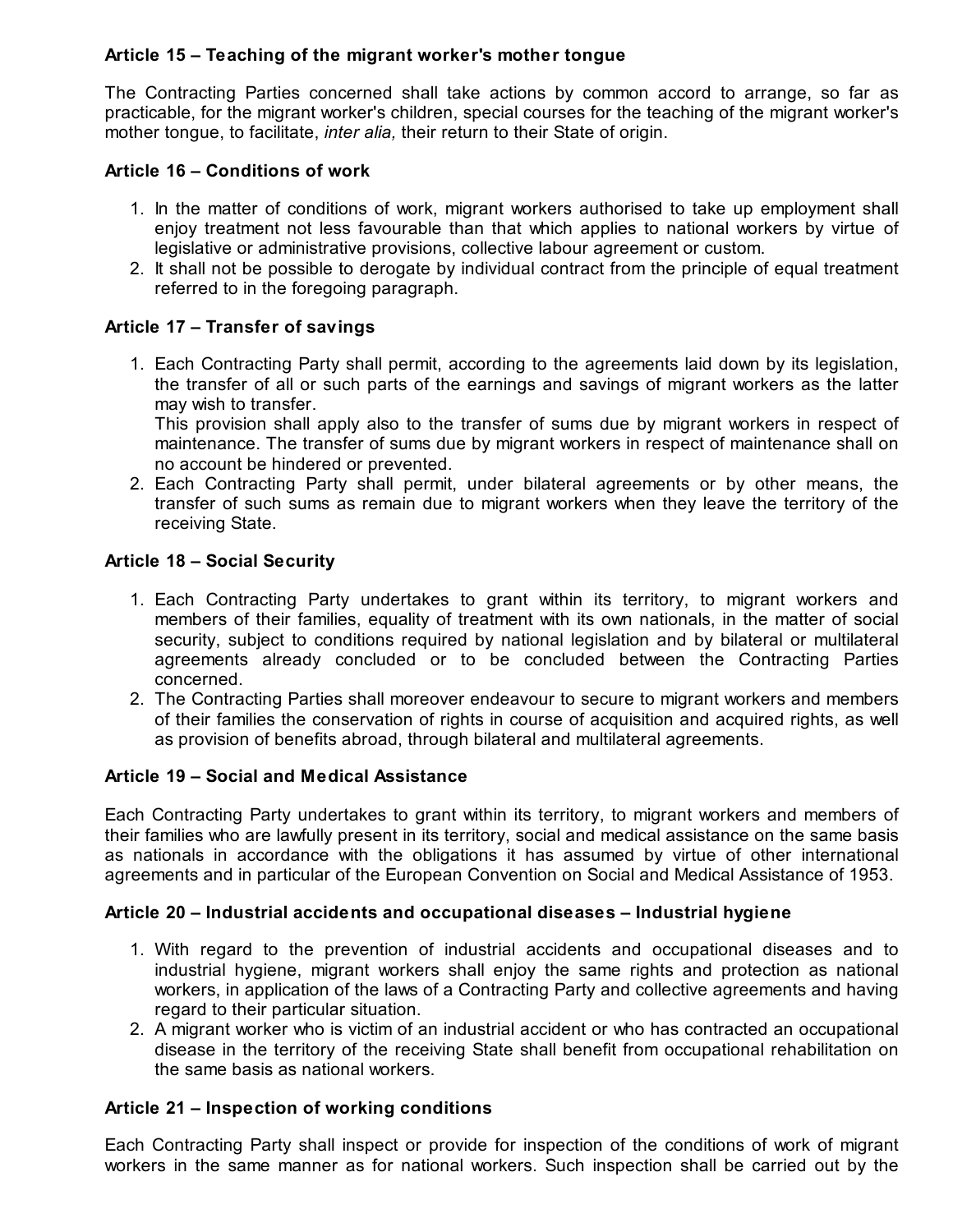competent bodies or institutions of the receiving State and by any other authority authorised by the receiving State.

## Article 22 – Death

Each Contracting Party shall take care, within the framework of its laws and, if need be, within the framework of bilateral agreements, that steps are taken to provide all help and assistance necessary for the transport to the State of origin of the bodies of migrant workers deceased as the result of an industrial accident.

## Article 23 – Taxation on earnings

- 1. In the matter of earnings and without prejudice to the provisions on double taxation contained in agreements already concluded or which may in future be concluded between Contracting Parties, migrant workers shall not be liable, in the territory of a Contracting Party, to duties, charges, taxes or contributions of any description whatsoever either higher or more burdensome than those imposed on nationals in similar circumstances. In particular, they shall be entitled to deductions or exemptions from taxes or charges and to all allowances, including allowance for dependants.
- 2. The Contracting Parties shall decide between themselves, by bilateral or multilateral agreements on double taxation, what measures might be taken to avoid double taxation on the earnings of migrant workers.

## Article 24 – Expiry of contract and discharge

- 1. On the expiry of a work contract concluded for a special period at the end of the period agreed on and in the case of anticipated cancellation of such a contract or cancellation of a work contract for an unspecified period, migrant workers shall be accorded treatment not less favourable than that accorded to national workers under the provisions of national legislation or collective labour agreements.
- 2. In the event of individual or collective dismissal, migrant workers shall receive the treatment applicable to national workers under national legislation or collective labour agreements, as regards the form and period of notice, the compensation provided for in legislation or agreements or such as may be due in cases of unwarranted cancellation of their work contracts.

### Article 25 – Re-employment

- 1. If a migrant worker loses his job for reasons beyond his control, such as redundancy or prolonged illness, the competent authority of the receiving State shall facilitate his reemployment in accordance with the laws and regulations of that State.
- 2. To this end the receiving State shall promote the measures necessary to ensure, as far as possible, the vocational retraining and occupational rehabilitation of the migrant worker in question, provided that he intends to continue in employment in the State concerned afterwards.

### Article 26 – Right of access to the courts and administrative authorities in the receiving State

1. Each Contracting Party shall secure to migrant workers treatment not less favourable than that of its own nationals in respect of legal proceedings. Migrant workers shall be entitled, under the same conditions as nationals, to full legal and judicial protection of their persons and property and of their rights and interests; in particular, they shall have, in the same manner as nationals, the right of access to the competent courts and administrative authorities, in accordance with the law of the receiving State, and the right to obtain the assistance of any person of their choice who is qualified by the law of that State, for instance in disputes with employers, members of their families or third parties. The rules of private international law of the receiving State shall not be affected by this Article.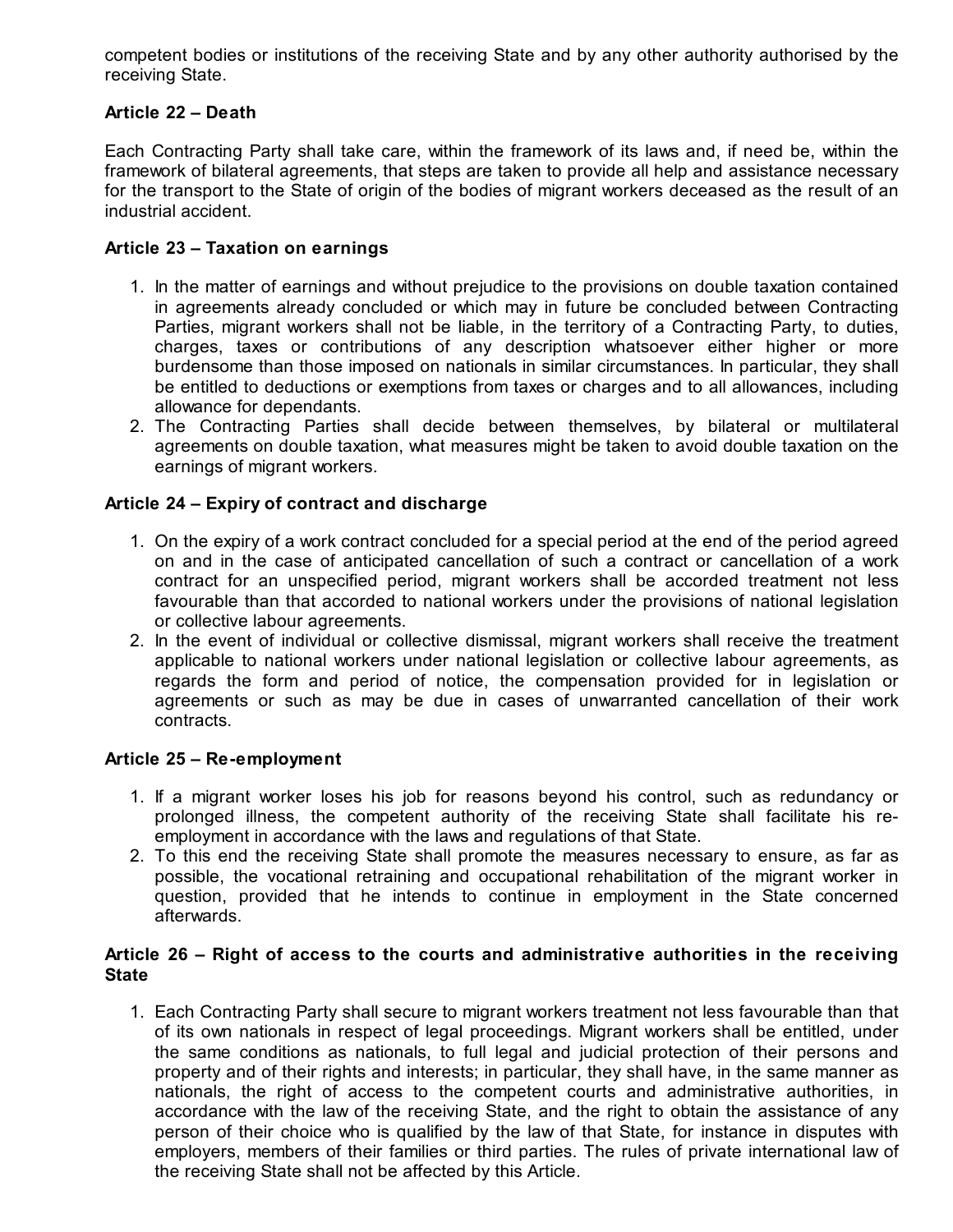2. Each Contracting Party shall provide migrant workers with legal assistance on the same conditions as for their own nationals and, in the case of civil or criminal proceedings, the possibility of obtaining the assistance of an interpreter where they cannot understand or speak the language used in court.

#### Article 27 – Use of employment services

Each Contracting Party recognises the right of migrant workers and of the members of their families officially admitted to its territory to make use of employment services under the same conditions as national workers subject to the legal provisions and regulations and administrative practice, including conditions of access, in force in that State.

#### Article 28 – Exercise of the right to organise

Each Contracting Party shall allow to migrant workers the right to organise for the protection of their economic and social interests on the conditions provided for by national legislation for its own nationals.

#### Article 29 – Participation in the affairs of the undertaking

Each Contracting Party shall facilitate as far as possible the participation of migrant workers in the affairs of the undertaking on the same conditions as national workers.

#### Chapter IV

#### Article 30 – Return home

- 1. Each Contracting Party shall, as far as possible, take appropriate measures to assist migrant workers and their families on the occasion of their final return to their State of origin, and in particular the steps referred to in paragraphs 2 and 3 of Article 7 of this Convention. The provision of financial assistance shall be left to the discretion of each Contracting Party.
- 2. To enable migrant workers to know, before they set out on their return journey, the conditions on which they will be able to resettle in their State of origin, this State shall communicate to the receiving State, which shall keep available for those who request it, information regarding in particular:
	- possibilities and conditions of employment in the State of origin;
	- financial aid granted for economic reintegration;
	- o the maintenance of social security rights acquired abroad;
	- o steps to be taken to facilitate the finding of accommodation;
	- equivalence accorded to occupational qualifications obtained abroad and any tests to be passed to secure their official recognition;
	- o equivalence accorded to educational qualifications, so that migrant workers' children can be admitted to schools without down-grading.

#### Chapter V

### Article 31 – Conservation of acquired rights

No provision of this Convention may be interpreted as justifying less favourable treatment than that enjoyed by migrant workers under the national legislation of the receiving State or under bilateral and multilateral agreements to which that State is a Contracting Party.

#### Article 32 – Relations between this Convention and the laws of the Contracting Parties or international agreements

The provisions of this Convention shall not prejudice the provisions of the laws of the Contracting Parties or of any bilateral or multilateral treaties, conventions, agreements or arrangements, as well as the steps taken to implement them, which are already in force, or may come into force, and under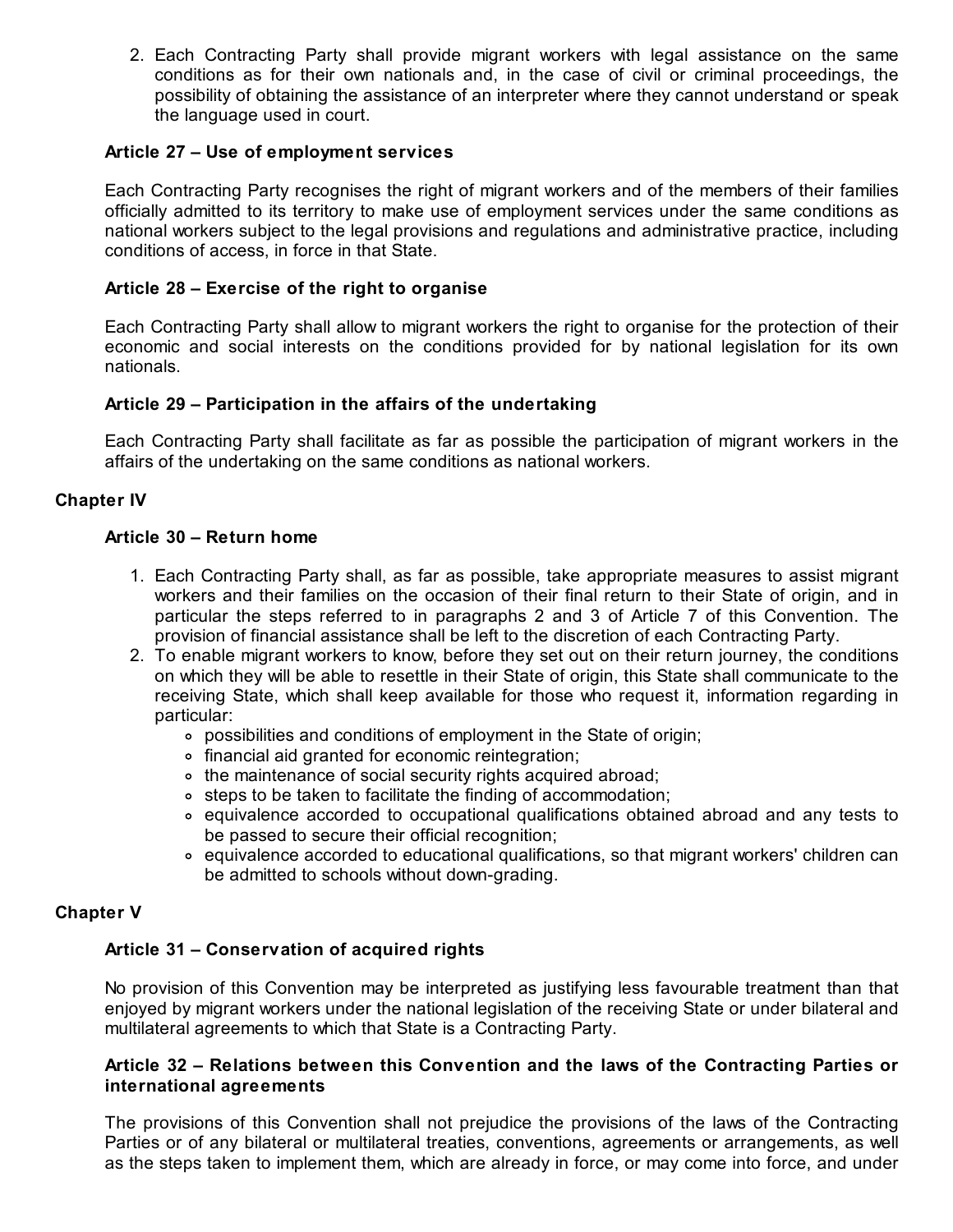which more favourable treatment has been, or would be, accorded to the persons protected by the Convention.

## Article 33 – Application of the Convention

- 1. A Consultative Committee shall be set up within a year of the entry into force of this Convention.
- 2. Each Contracting Party shall appoint a representative to the Consultative Committee. Any other member State of the Council of Europe may be represented by an observer with the right to speak.
- 3. The Consultative Committee shall examine any proposals submitted to it by one of the Contracting Parties with a view to facilitating or improving the application of the Convention, as well as any proposal to amend it.
- 4. The opinions and recommendations of the Consultative Committee shall be adopted by a majority of the members of the Committee; however, proposals to amend the Convention shall be adopted unanimously by the members of the Committee.
- 5. The opinions, recommendations and proposals of the Consultative Committee referred to above shall be addressed to the Committee of Ministers of the Council of Europe, which shall decide on the action to be taken.
- 6. The Consultative Committee shall be convened by the Secretary General of the Council of Europe and shall meet, as a general rule, at least once every two years and, in addition, whenever at least two Contracting Parties or the Committee of Ministers so requests. The committee shall also meet at the request of one Contracting Party whenever the provisions of paragraph 3 of Article 12 are applied.
- 7. The Consultative Committee shall draw up periodically, for the attention of the Committee of Ministers, a report containing information regarding the laws and regulations in force in the territory of the Contracting Parties in respect of matters provided for in this Convention.

## Chapter VI

## Article 34 – Signature, ratification and entry into force

- 1. This Convention shall be open to signature by the member States of the Council of Europe. It shall be subject to ratification, acceptance or approval. Instruments of ratification, acceptance or approval shall be deposited with the Secretary General of the Council of Europe.
- 2. This Convention shall enter into force on the first day of the third month following the date of the deposit of the fifth instrument of ratification, acceptance or approval.
- 3. In respect of a signatory State ratifying, approving or accepting subsequently, the Convention shall enter into force on the first day of the third month following the date of the deposit of its instrument of ratification, acceptance or approval.

### Article 35 – Territorial scope

- 1. Any State may, at the time of signature or when depositing its instrument of ratification, acceptance or approval or at any later date, by declaration to the Secretary General of the Council of Europe, extend the application of this Convention to all or any of the territories for whose international relations it is responsible or on whose behalf it is authorised to give undertakings.
- 2. Any declaration made in pursuance of the preceding paragraph may, in respect of any territory mentioned in such declaration, be withdrawn. Such withdrawal shall take effect six months after receipt by the Secretary General of the Council of Europe of the declaration of withdrawal.

### Article 36 – Reservations

1. Any Contracting Party may, at the time of signature or when depositing its instrument of ratification, acceptance or approval, make one or more reservations which may relate to no more than nine articles of Chapters II to IV inclusive, other than Articles 4, 8, 9, 12, 16, 17, 20, 25, 26.